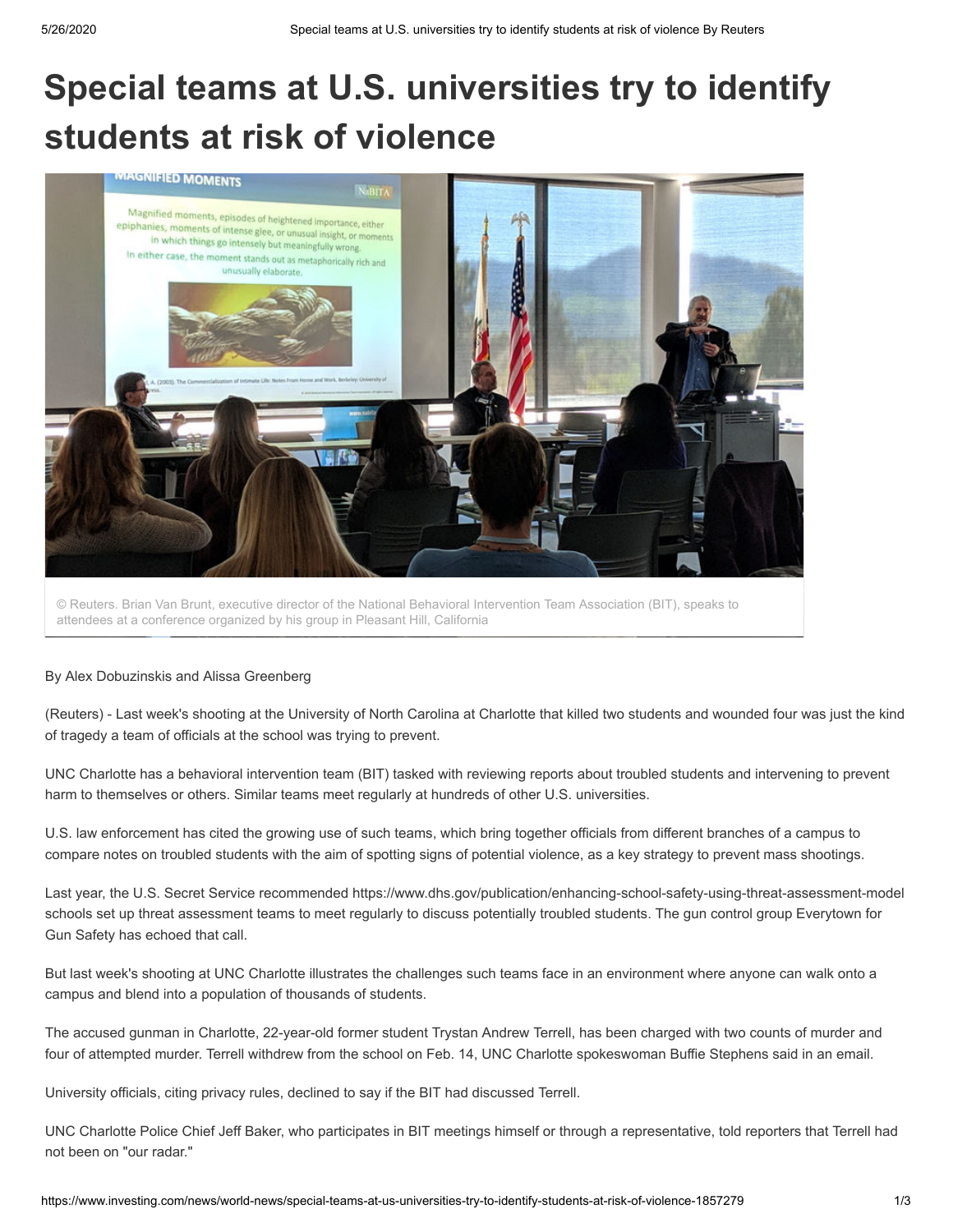## "NO ONE CONNECTED ALL THE DOTS"

"Obviously, this week as you know, we can't identify everybody who might be posing a risk, but I think we have a pretty good track record," David Spano, associate vice chancellor for student affairs at UNC Charlotte and a BIT member, said in a phone interview on Friday. "No, I think we have an excellent track record."

The team, which includes the campus dean of students, the director of housing and other school officials, meets once a month, but can convene more urgently if a dangerous case comes to its attention.

The BIT often receives reports of troubling behavior, such as threatening emails or phone calls, harassment or stalking, through a tool on the university's website, said Spano, who is also the university's director of counseling.

In dozens of cases, the team has arranged for a potentially troubled student to meet with an official in charge of assistance and support services, Spano said. A counsellor sometimes joins that initial meeting, and in many cases the student receives mental health care afterward.

In a handful of cases, where drastic action is needed to protect people, the BIT has referred a student to a panel for "involuntary withdrawal" from UNC Charlotte, Spano said.

Even that may not prevent a tragic outcome, as in Parkland, Florida, last year when authorities said that a former student expelled from Stoneman Douglas High School returned and killed 17 people.

At UNC Charlotte, the behavioral intervention team has been in place for more than a decade.

In 2007, a massacre by a student of 32 classmates at Virginia Tech led to calls to share information on campuses. In that case, a state investigation found that warning signs about the student had gone unheeded and "no one connected all the dots."

At least one active shooter incident occurred at a U.S. college in seven of the 10 years after the Virginia Tech rampage, based on figures from the Federal Bureau of Investigation.

# SUCCESS VIA TREATMENT

Officials involved with BIT teams say their work prevents violence, although they acknowledge their effectiveness is hard to measure.

Adam Lankford, a criminologist at the University of Alabama whose research has found mass shooters are often depressed and motivated to die in a spectacular attack, said compiling data on the prevention of mass shootings was all but impossible. In some cases, he said, police arrest a person with weapons who has posted a threatening message online.

"Perhaps equally important in the success category are cases that are stopped much earlier, because somebody gets treatment, for example," Lankford said in a phone interview.

A BIT can help the small subset of suicidal people who might want to stage a mass shooting, but determining how often that heads off violence would involve guesswork, he said.

A BIT does not always connect a student directly with mental health care. Sometimes, officials instead contact the student's parents, said Brian Van Brunt, executive director of the National Behavioral Intervention Team Association.

At the association's regional conference last month in Pleasant Hill, outside San Francisco, Van Brunt told attendees their work was similar to the mandate an "air traffic control" unit has to prevent crashes.

"Campuses can't dictate laws about firearms. That's a national debate," Belinda Guthrie, a member of Santa Clara University's BIT in California, told Reuters at the conference.

Even so, a BIT provides a way to take steps to create a safe environment, Guthrie said, adding that her team focuses largely on helping students in crisis who are not necessarily violent.

"Without a BIT, you have more students that fall through the cracks," she said.